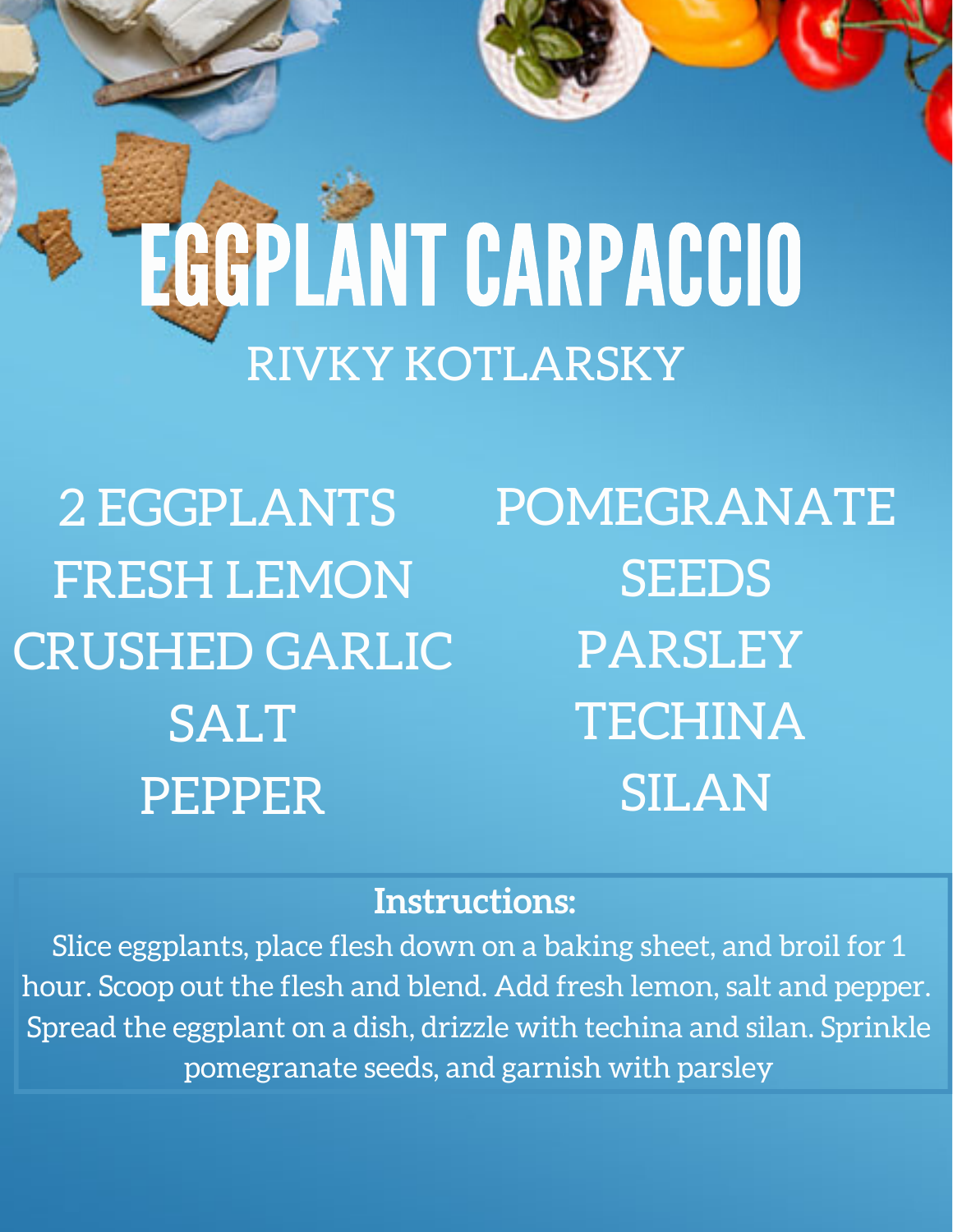### PIZZAPINWHEELS DEVORAH LEAH KOTLARSKY

**PIZZA DOUGH** 4 1/2 TSP DRY YEAST 1 1/2 C WARM WATER 2 TBSP SUGAR 2 TSP SALT 1/4 CUP OIL 4 CUPS FLOUR

### **SAUCE**

1 CUP SHREDDED CHEESE 1/2 CUP MARINARA SAUCE 1/2 TSP OREGANO 1/2 TSP GARLIC POWDER 1/4 TSP CRUSHED RED PEPPER

Dough Instructions: Mix yeast and water until bubbles Divide the dough into 2 pieces. Roll appear Add sugar, oil, salt & mix Slowly add flour and knead until smooth Cover with plastic wrap and let rise for 1 hour Assembly Instructions: out 1 price into a large rectangle. Spread half of the cheese mixture onto dough. Roll the dough from the long side and cut into 12 pieces. Place each piece in a baking tray cut side up. Repeat with other piece of dough. Bake at 350 for 20 minutes.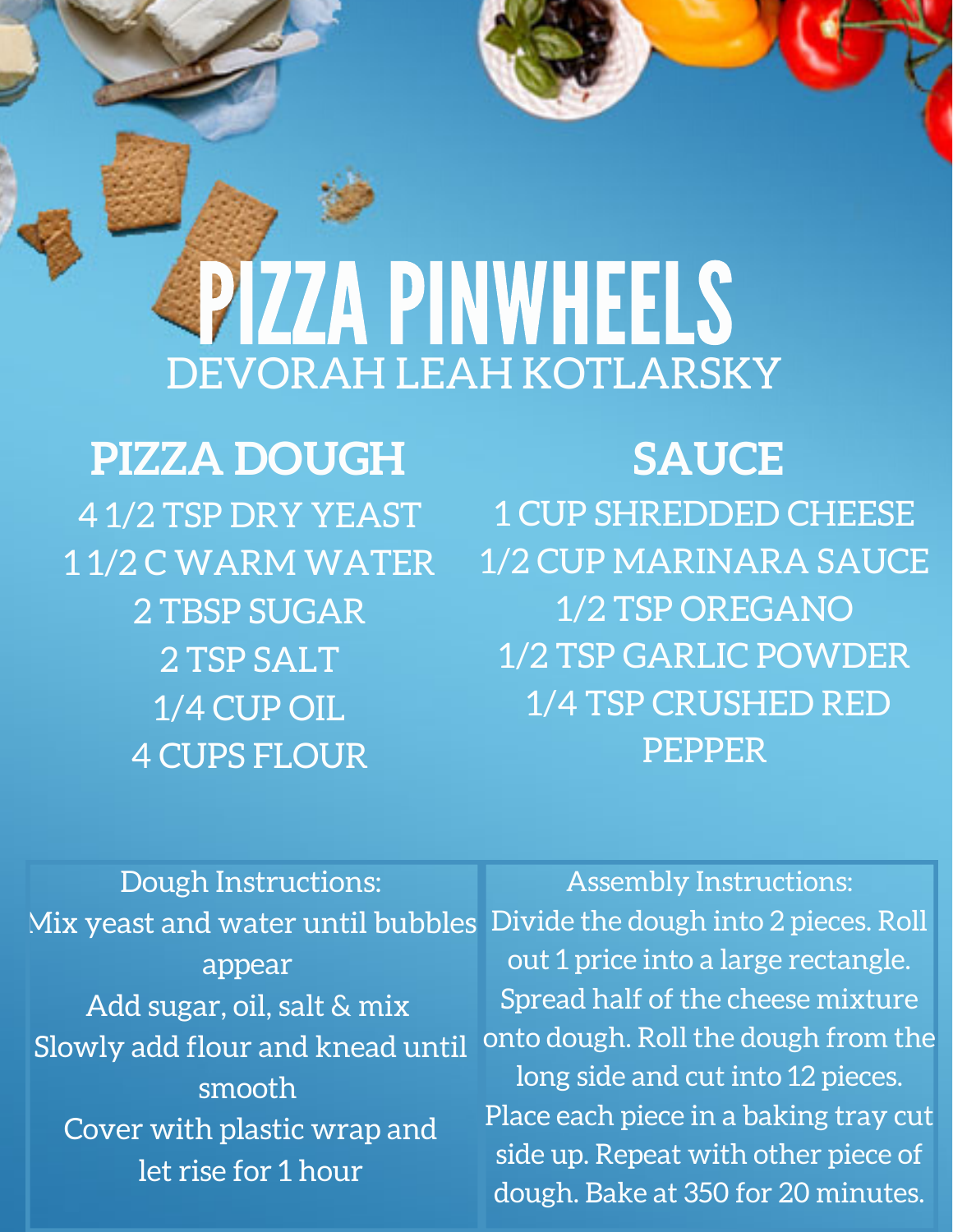### CHEESEBLINTZES **CHAYA KOTLARSKY**

BATTER 1 CUP WHOLE MILK 1 CUP ALL-PURPOSE FLOUR 1 TBSP SUGAR 1/4 TSP SALT 2 EGGS MELTED UNSALTED BUTTER FOR GREASING PAN

**SAUCE** 1 LB COTTAGE CHEESE STRAINED 2 EGG YOLKS 2 TBSP FLOUR 2 TBSP SUGAR 1 TSP. VANILLA SUGAR

#### Dough Instructions:

Batter: Whisk all ingredients together until smooth. Place batter in the fridge for 1 hour until bubbles subside. Heat a nonstick pan and add butter to coat. Pour 1/4 cup of batter into pan and swirl to spread evenly. Cook until the bottom starts to brown, and the batter looks set, about 1 minute. Lift the edge with a spatula and flip the crepe over. Cook until slightly browned, about 10 seconds. Repeat with remaining batter, adding more butter to coat the pan as necessary.

Filling Instructions Combine all ingredients in a bowl and mix well. Lay out crepe and place filling on one edge. Roll once to cover filling. Fold the sides into the center and continue rolling until completely closed.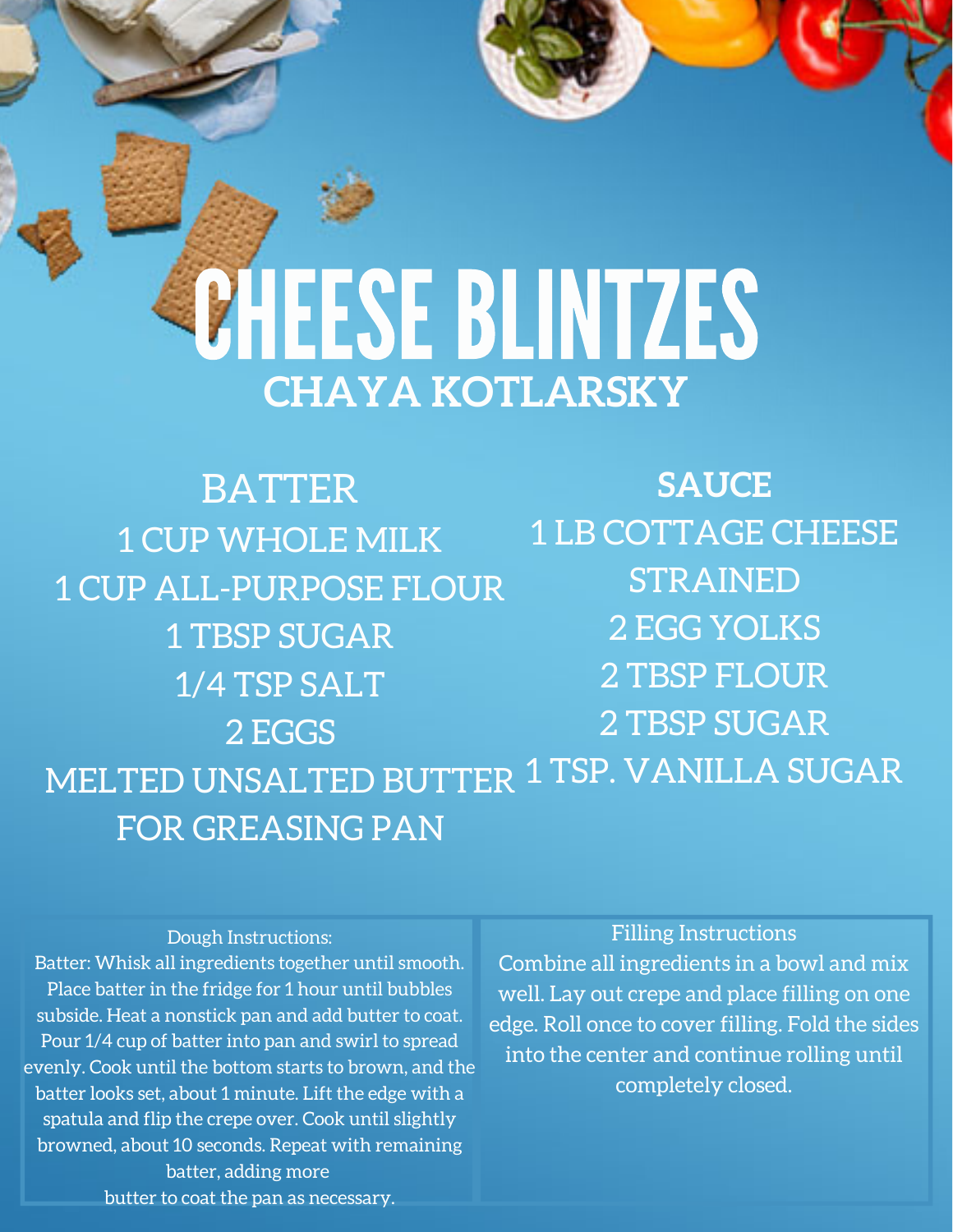### **BRIGHT KALE SALAD MUSHKY KOTLARSKY**

1 BUNCH KALE 1 LARGE BEET, ROASTED AND DICED 1/2 CUP FETA CHEESE OPTIONAL: 1/2 SWEET POTATO, ROASTED AND DICED 1/4 CUP TOASTED SUNFLOWER SEEDS

**DRESSING** 3 TABLESPOONS OIL, DIVIDED JUICE OF 1 LEMON 2 TEASPOONS SALT 1 TEASPOON PEPPER 1/4 TEASPOON CURRY POWDER

#### INSTRUCTIONS

Place all dressing ingredients in a blender and mix. Ina seperate bowl massage kale with olive oil, add beets and feta. Optional: Garnish with sunflower seeds. Pour dressing over salad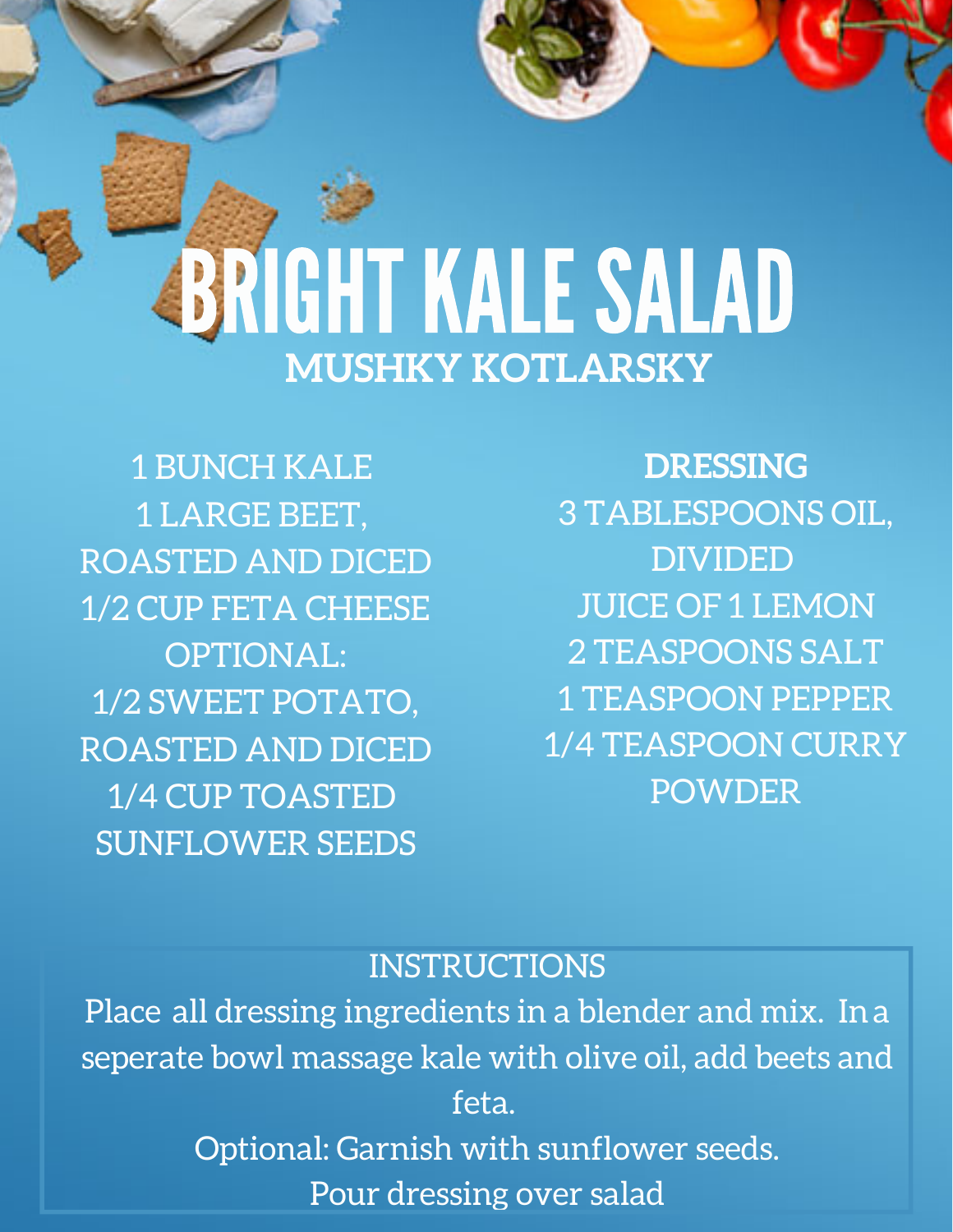## LASAGNA SARA BENJAMINSON

INGREDIENTS: 12 PIECES LASAGNA 1 CAN MARINARA SAUCE 1LB CONTAINER COTTAGE CHEESE ILB SHREDDED MOZZARELLA CHEESE 1 CUP MILK

#### **INSTRUCTIONS**

Preheat the oven to 400 Spread a thin layer of marinara sauce on the bottom of a 9x13 tray. Put 3 pieces of lasagna lying flat on top. Spread more marinara sauce on top of the noodles, a half of the container of cottage cheese and sprinkle mozzarella on top. Repeat 3 times. Top layer only has mozzarella cheese, not cottage cheese. Put some milk or water on the sides, cover and bake at 400 for 1 hour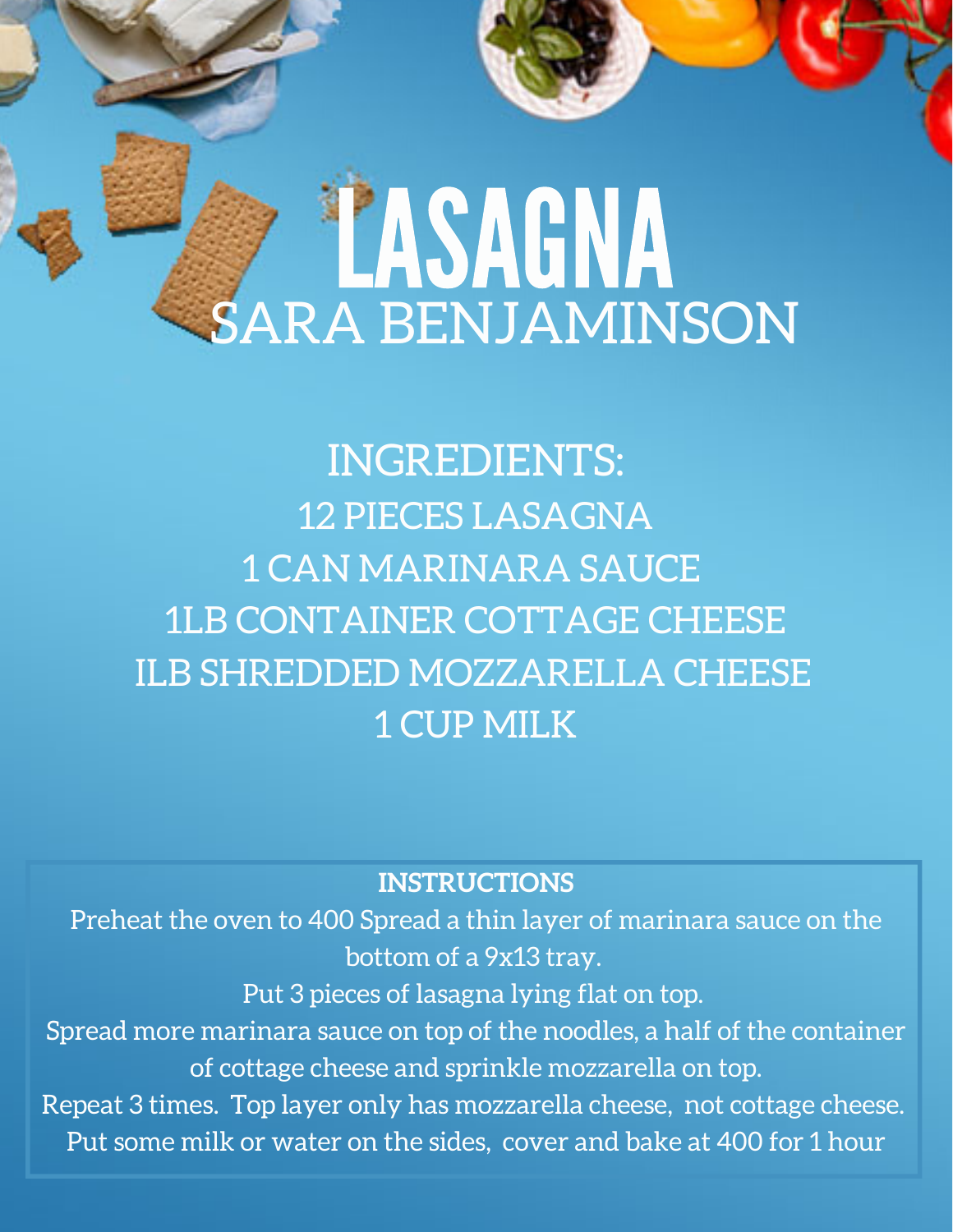### PESTO PISTACHIO SALMON CHANIE WOLOWIK

#### PESTO

1 CUP MAYONNAISE 1 TBSP LEMON JUICE 1/2 CUPFRESH BASIL 2 GLOVE GARLIC PULSE IN FOOD PROCESSOR

 2LB FILLET SALMON CUP COARSELY CHOPPED PISTACHIOS TB BROWN SUGAR TSP LEMON JUICE

#### **INSTRUCTIONS**

Preheat the oven to 400, blend all pesto ingredients. spread pesto on the salmon.Mix together the nut mixture and spread ontop of the salmon. Bake on 400 for 20 minutes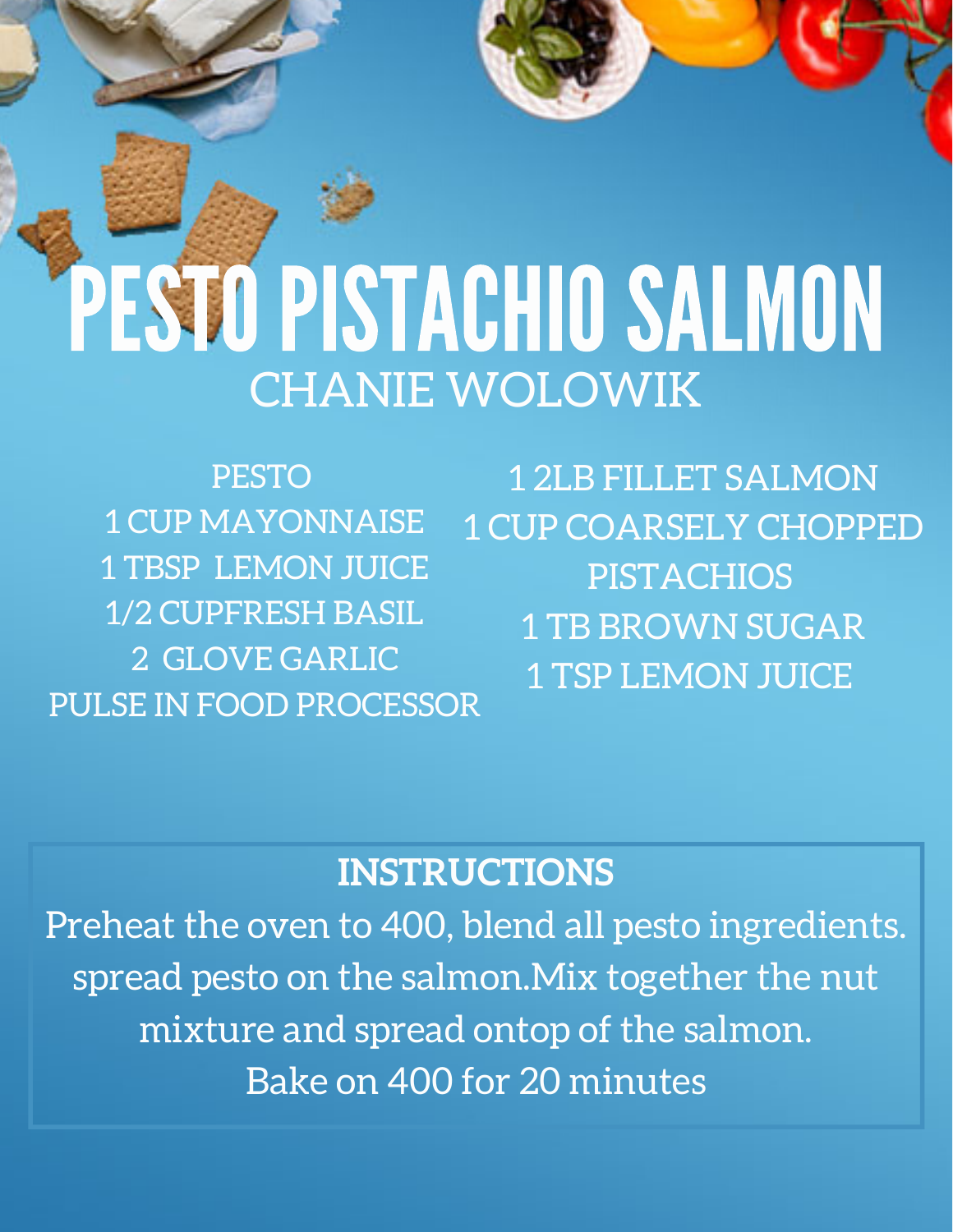### MUSHROOM QUICHE GOLDIE PERLSTEIN

1 FROZEN PIE SHELL 2 LARGE ONIONS, DICED 1 16 OZ CAN OF SLICED MUSHROOMS 1 TSP SALT

3 SLICES AMERICAN **CHEESE** 1/3 CUP MILK 1/3 CUP FLOUR 1/2 TSP BAKING POWDER 2 EGGS

#### INSTRUCTIONS

BAKE PIE SHELL FOR 10 MINUTES, OR UNTILL LIGHT BROWN. FRY ONIONS WELL UNTIL BROWNED. ADD MUSHROOMS AND FRY FOR 8 MINUTES. SPICE WITH SALT. LAYER HALF OF THE ONION-MUSHROOM MIXTURE IN PIE SHELL, THEN PLACE THE AMERICAN CHEESE, THEN THE REMAINDER OF ONION-MUSHROOM MIXTURE BAKE FOR 45 MINUTES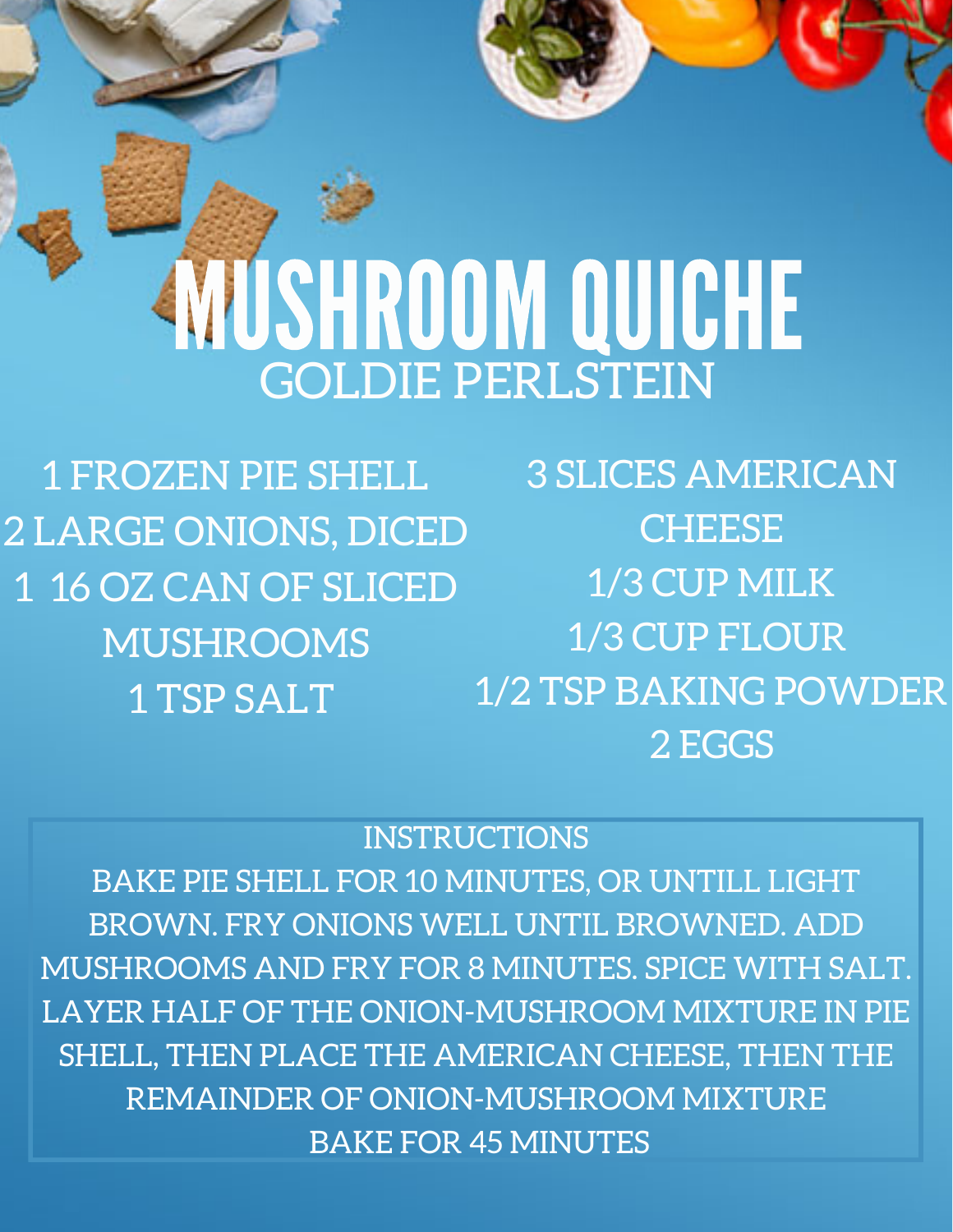## CHOCOLATE MOUSSE NAOMI KOTLARSKY

2 CONTAINERS RICH'S WHIP 2 BOXES INSTANT CHOCOLATE PUDDING 2 CUPS OF MILK (ALMOND OR SOY FOR PARVE OPTION) COOKIE CRUMBS, OPTIONAL FOR GARNISH

#### **INSTRUCTIONS**

Mix pudding with milk and set aside. Whip topping in a mixer until peaks form. Fold pudding mixture into whipped topping and gently mix until fully absorbed. Place cookie crumbs on bottom of cups. Pour into cups and top with more cookie crumbs.